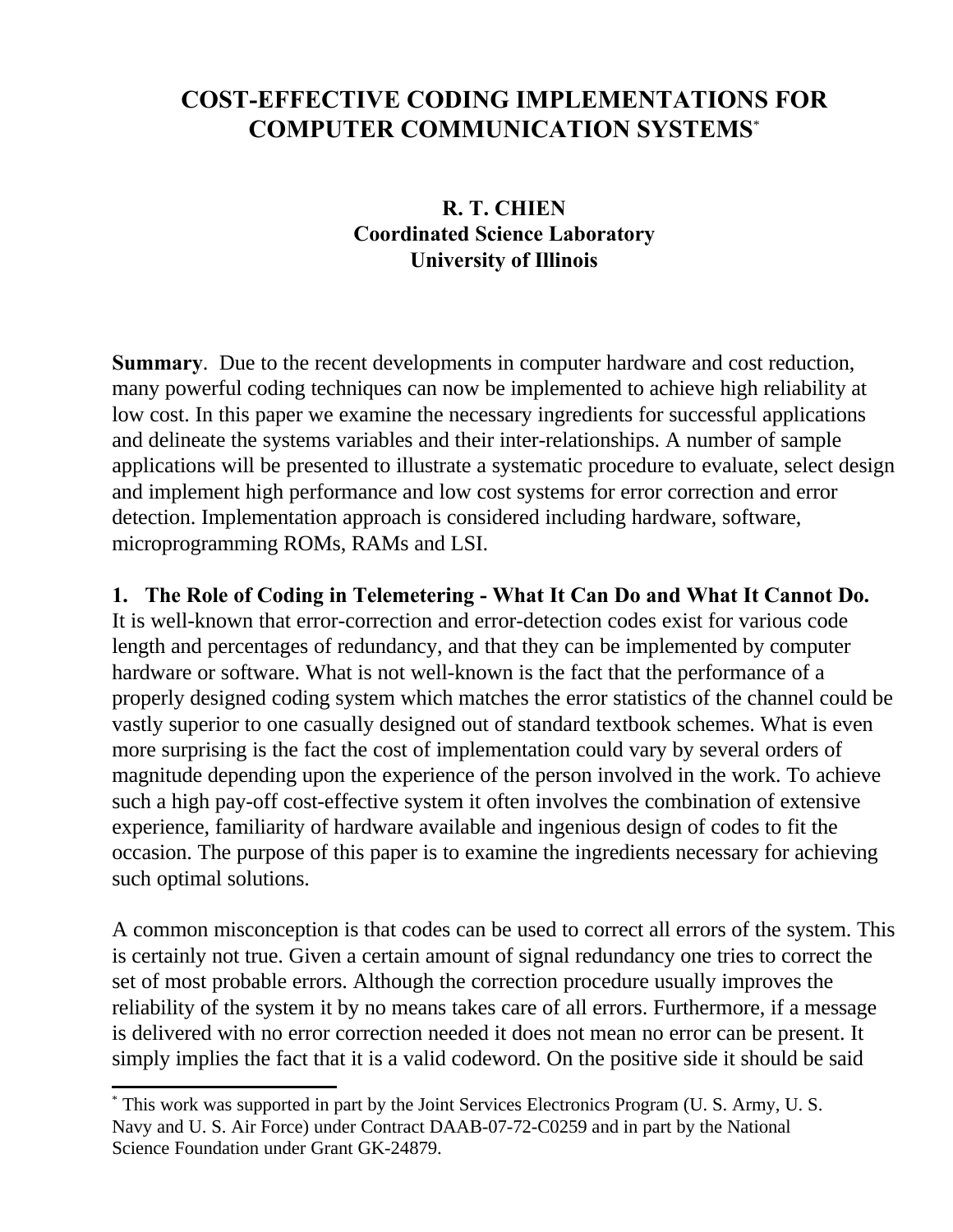that many codes exist to improve the reliability of the system drastically provided sufficient redundancy is available. The effectiveness of coding is also strongly dependent upon the initial state of the channel. If the initial error rate is reasonably low it is possible to design fairly simple systems to meet the needs. This is, however, not a typical situation. In the real world channel statistics are not stationary. The error rate varies over a range. The distribution is complex. Hence, it is often necessary to comprise the design for the normal and the worst situations.

## **2. Error Correction Approaches - Voting, Estimation, and Solution of Equations**.

Coding schemes for error correction are based on some very basic concepts. The majoritylogic codes are based on a voting principle. It is necessary to have a sufficient number of good bits to out-vote the bad bits. It is further necessary to have a scheme of voting that guarantees the proper result inspite of the statistical and, therefore, unpredictable occurrence of the errors. Most of the majority scheme are based upon Euclidean geometry or Projective geometry. The votes are first taken at high-dimensional flats (hypersurfaces). The results at the high-dimensional flats are used for voting at the lower dimensional flats. Final results are obtained at the zero-flat level. The structure of the geometry guarantees the correctness of the voting procedure (not the outcome) and allows one to estimate the capabilities of majority-logic codes.

The Viterbi decoding algorithm is based upon statistical estimation. At any particular point in time a number of possible received sequences are considered and the probability of the occurrence of each sequence is calculated. The most probable one is, therefore, picked. This, however, only fixes the decision on the earliest bit in the stream. At this point the next received bit is incorporated into the decoding procedure and the process proceeds iteratively.

In the case of BCH (Bose-Chaudhuri-Hocquenghem) codes the structure is algebraic in nature. One basically sets up a set of equations which operates as a set of constraints on the codewords. When errors present themselves the constraints are not satisfied. As a result, if the situation is what is expected the system of equations are used to solve for the unknown intruders.

**3. Implementation of Coding - From Shift Registers to LSI**. The question of implementation is a very important one, especially when we are concerned with practical applications. For many years it has been assumed that shift registers are used for most or all coding systems. The shift registers are useful in serving as a buffer memory and it facilitates computation on bit streams that come in serially. Several things have changed drastically during the years. Many systems have a high data rate and it often transmits serial by word but parallel by bit. Many sources and sink of information are indeed computers. Hence, the systems for which coding is applied to runs in high speed. It is often